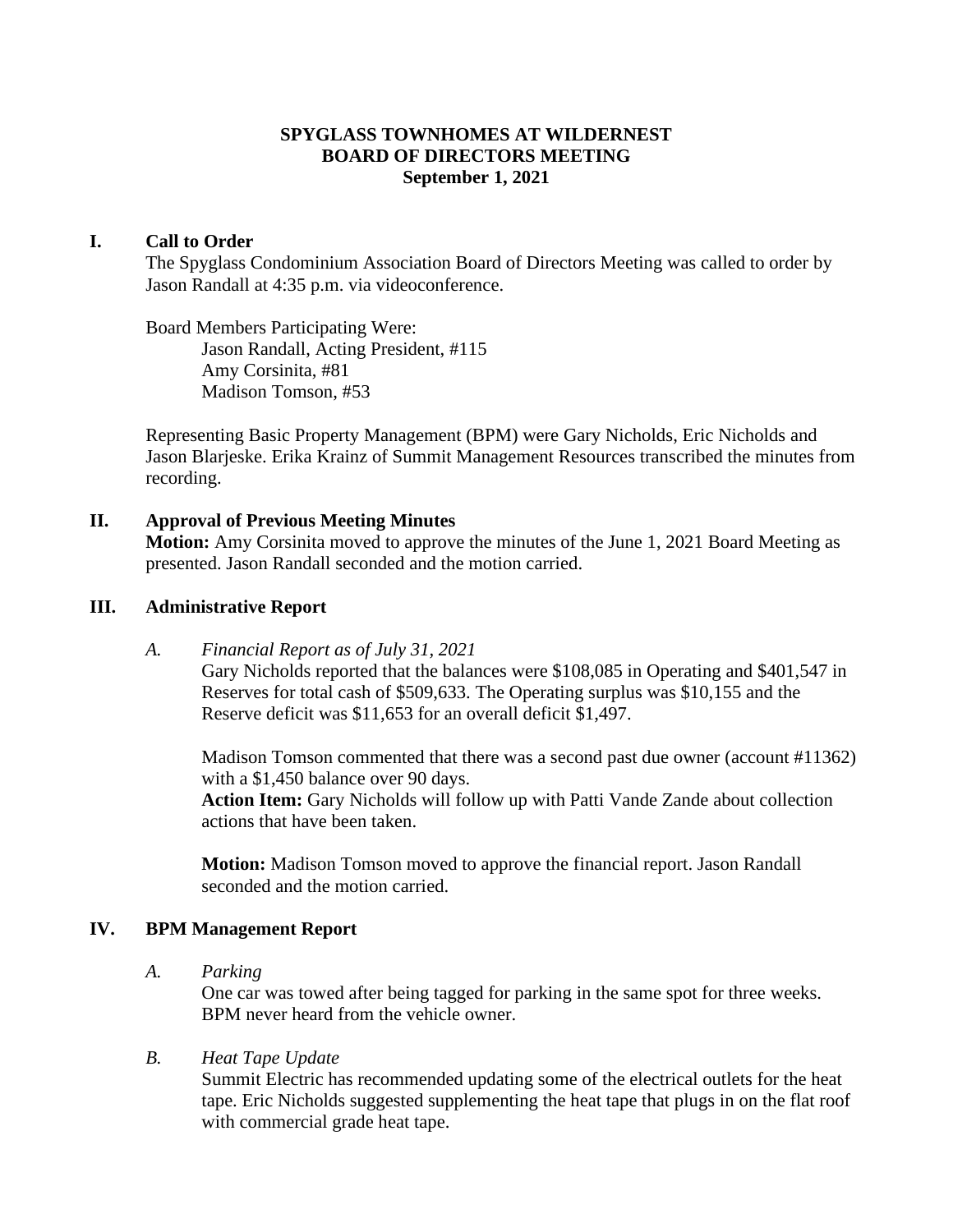**Action Item:** Eric Nicholds will contact Triangle Electric or Oscar about doing the work and keep the Board updated by email.

- *C. Garage 44 & 62 Drywall Repairs* The repairs for water intrusion have been completed. The cost was under \$1,000.
- *D. Missing Numbers*

Three unit numbers disappeared during the painting project. Eric Nicholds left a message for the painting contractor but has not heard back. **Action Item:** Eric Nicholds will order replacement numbers.

### *E. Unit Garage Door 42 Repair*

RKR agreed to pay for the repair.

**Action Item:** Eric Nicholds will try to find a handyman to make the repair. If he cannot find someone, Jason Randall will approach a friend who might be able to provide a proposal.

*F. Unit 59 Garage Electricity*

It is not known how or when the line was cut. Summit Electric indicated they would have to run a new line from the unit at a cost of \$3,000 - \$5,000. The Board had previously agreed to pay half the cost and the owner was willing to pay half. **Action Item:** Eric Nicholds will speak to Triangle Electric about this repair.

*G. Insurance*

The Association reconstruction cost coverage is \$26,250,500 with \$287/sq.ft. for rebuilding, which the insurance agent indicated was above average. Gary Nicholds said an insurance appraisal could be done by the same firm that did the last one to confirm the coverage for the structure is adequate.

**Action Item:** Gary Nicholds will request a cost estimate for an insurance appraisal.

### **V. Old Business**

### *A. Garage Door Repairs Community Wide*

Four estimates for different garage door styles were included in the meeting packet. The price range is \$1,500 - \$2,500. The Board will select one or two of the desired model(s) and reconsider the project in the spring if prices come down. This topic will be included on the Annual Meeting agenda.

### **VI. New Business**

### *A. Owner Request*

An owner sent an email to Gary Nicholds about filling in a ditch with road base. It needs to be determined if the area is owned by the Association, Metro District or is a road easement. Jason Randall said the owner should be tasked with doing the research, and submit plans and information about the contractor. The owner will need to obtain approval from the Metro District and the Board and will be responsible for all costs. **Action Item:** Gary Nicholds will communicate with the owner.